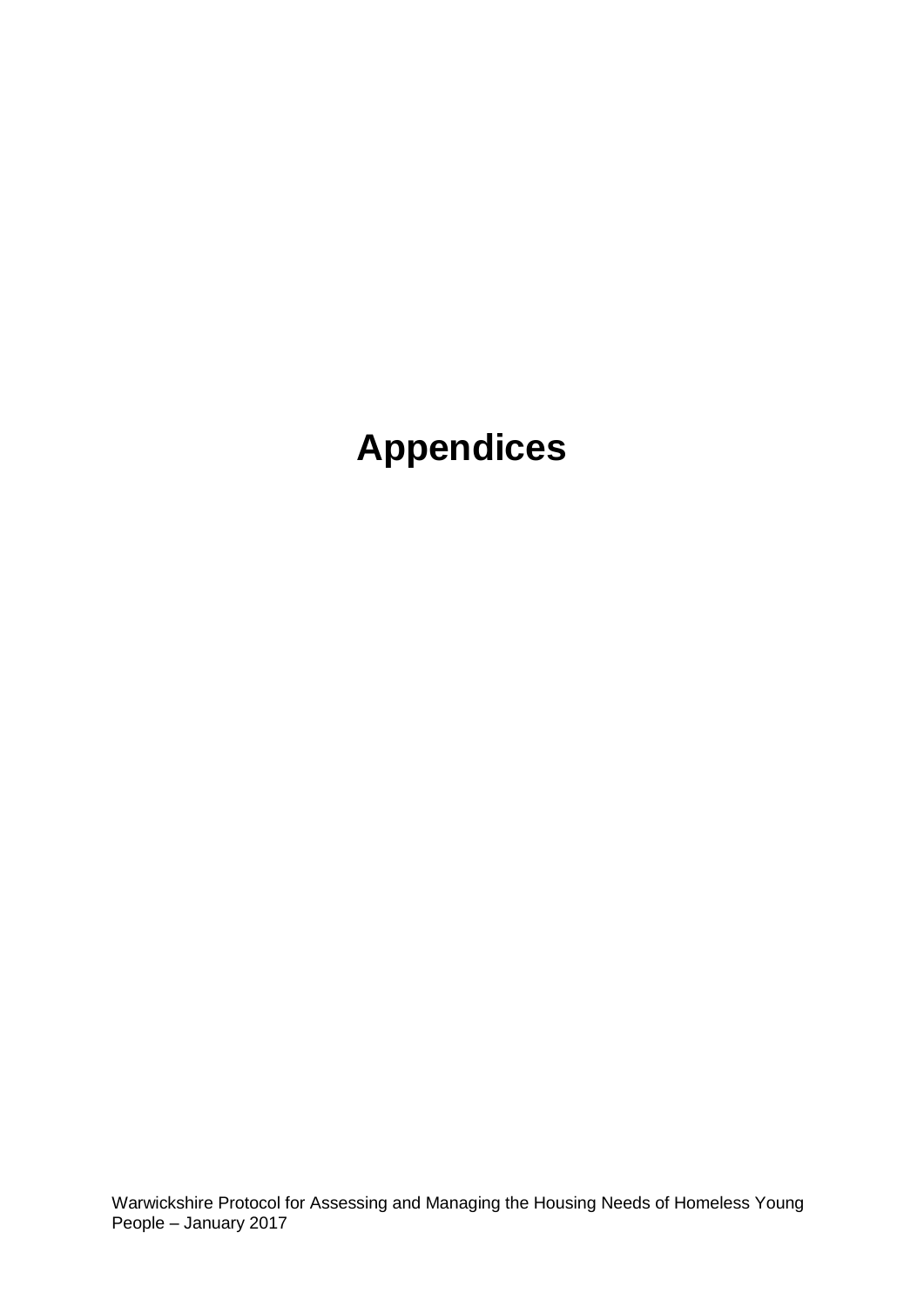#### **Appendices**

- A Contact List: Housing and Children's Services.
- B Factors to be considered by children's services when assessing 16/17 year olds who may be homeless children in need
- C Initial Referral Form.
- D Intentionally Homeless Notification to Children's Social Care and Safeguarding Services.
- E Care Leavers Accommodation Referral Form to the Local Housing **Authority**
- F Joint Assessment form for an assessment of a young person's accommodation and support needs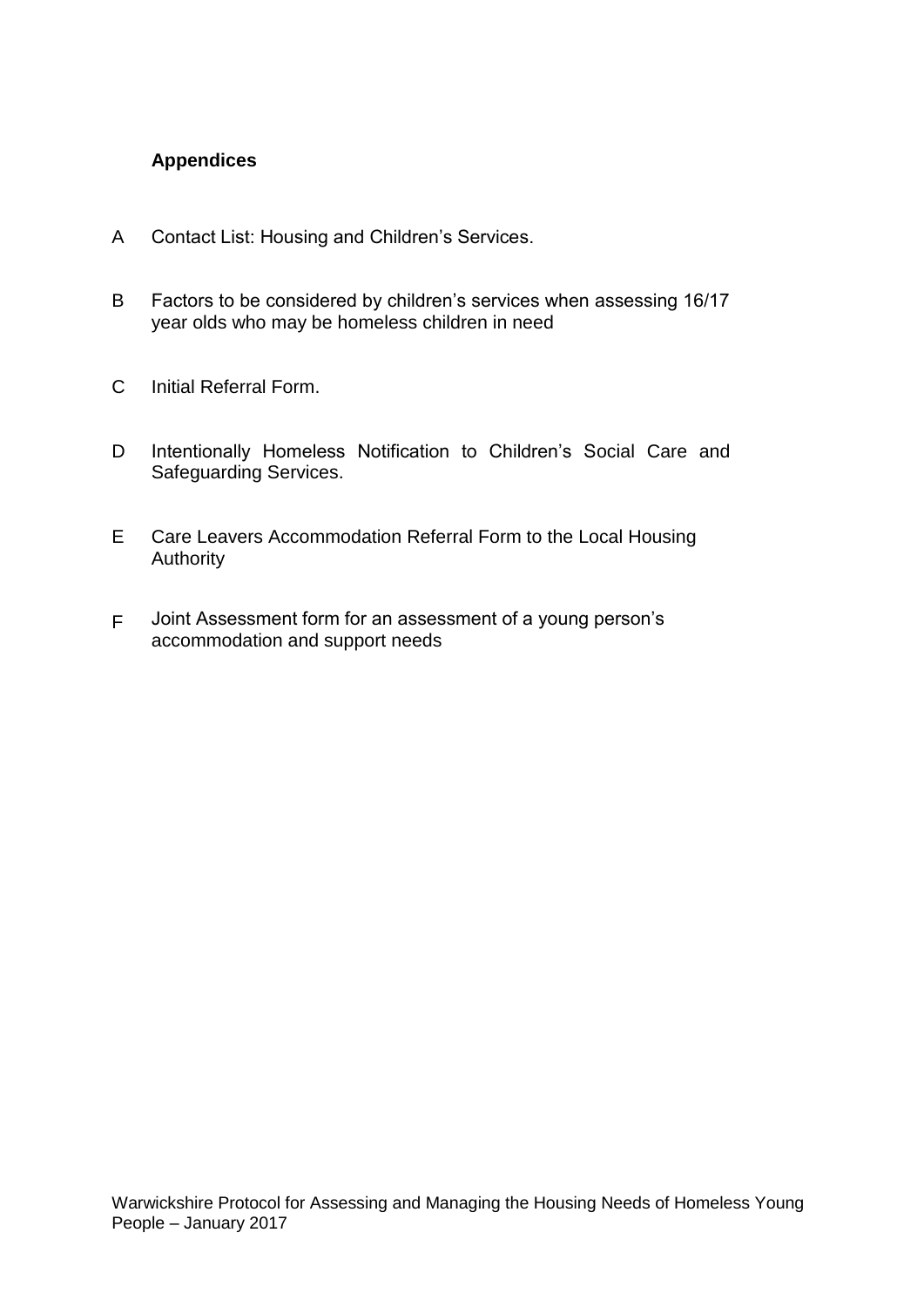| <b>Contact List Housing and Children's Social Care</b>                                                 | <b>Appendix A</b>                                                                    |
|--------------------------------------------------------------------------------------------------------|--------------------------------------------------------------------------------------|
| <b>Multi-Agency Safeguarding Hub (MASH)</b>                                                            |                                                                                      |
| Telephone: 01926 414144                                                                                |                                                                                      |
|                                                                                                        |                                                                                      |
| Email: mash@warwickshire.gcsx.gov.uk                                                                   |                                                                                      |
| <b>Nuneaton and Bedworth Housing</b><br><b>Housing Options/Advice Manager</b><br><b>Sharon Clinton</b> | <b>Asylum and Leaving Care (Get Ready</b><br>for Adult Life) Team                    |
| Tel: 024 76376121<br>Email:                                                                            | <b>Operations Manager</b><br><b>Jo Davies</b>                                        |
| sharonclinton@nuneatonandbedwort                                                                       |                                                                                      |
| h.gov.uk                                                                                               | <b>NORTH BASE:</b><br>Telephone: 02476 754380                                        |
| <b>Head of Housing</b>                                                                                 | <b>SOUTH BASE:</b>                                                                   |
| Dawn Dawson<br>Tel: 024 7637 6408                                                                      | Telephone: 01926 496841                                                              |
| Email:                                                                                                 | E-mail: jodavies@warwickshire.gov.uk                                                 |
| dawndawson@nuneatonandbedwort                                                                          |                                                                                      |
| h.gov.uk                                                                                               |                                                                                      |
|                                                                                                        |                                                                                      |
| <b>North Warwickshire Housing</b><br><b>Housing Options/Advice Manager</b><br>Mandy Rashid             | North Warwickshire, Nuneaton and<br><b>Bedworth Children's Services Duty</b><br>Team |
| 01827 719313/4<br>Tel:                                                                                 | <b>Operations Manager Duty and North</b>                                             |
| Email:                                                                                                 | Warwickshire                                                                         |
| mandyrashid@northwarks.gov.uk                                                                          | Lisa Blundell<br>01926 413500<br>Tel:                                                |
| <b>Head of Housing</b>                                                                                 | Email:lisablundell@warwickshire.gov.uk                                               |
| Angela Coates                                                                                          |                                                                                      |
| 01827 719369<br>Tel:                                                                                   | <b>Bedworth Children Team</b>                                                        |
| Email:                                                                                                 | <b>Operations Manager - Lakbir Tahir</b>                                             |
| angelacoates@northwarks.gov.uk                                                                         | lakbirtahir@warwickshire.gov.uk<br>Telephone 01926 413194                            |
|                                                                                                        |                                                                                      |
|                                                                                                        | <b>Nuneaton Children Team</b>                                                        |
|                                                                                                        | <b>Operations Manager - Katie Heaton</b>                                             |
|                                                                                                        | katieheaton@warwickshire.gov.uk<br>Telephone: 01926414910                            |
| <b>Rugby Housing</b>                                                                                   | <b>Rugby Children's Services Team</b>                                                |
| <b>Housing Options/Advice Manager</b>                                                                  |                                                                                      |
| <b>Holly Reid</b>                                                                                      | <b>Operations Manager</b>                                                            |
| Tel: 01788 533836<br>Email: holly.reid@rugby.gov.uk                                                    | <b>Sharon Sandeman</b><br>01926 413212<br>Tel:                                       |
|                                                                                                        | Email:                                                                               |
| <b>Head of Housing</b>                                                                                 | sharonsandeman@warwickshire.gov.uk                                                   |
| Raj Chand<br>01788 533820<br>Tel: T                                                                    |                                                                                      |
| Email: raj.chand@rugby.gov.uk                                                                          |                                                                                      |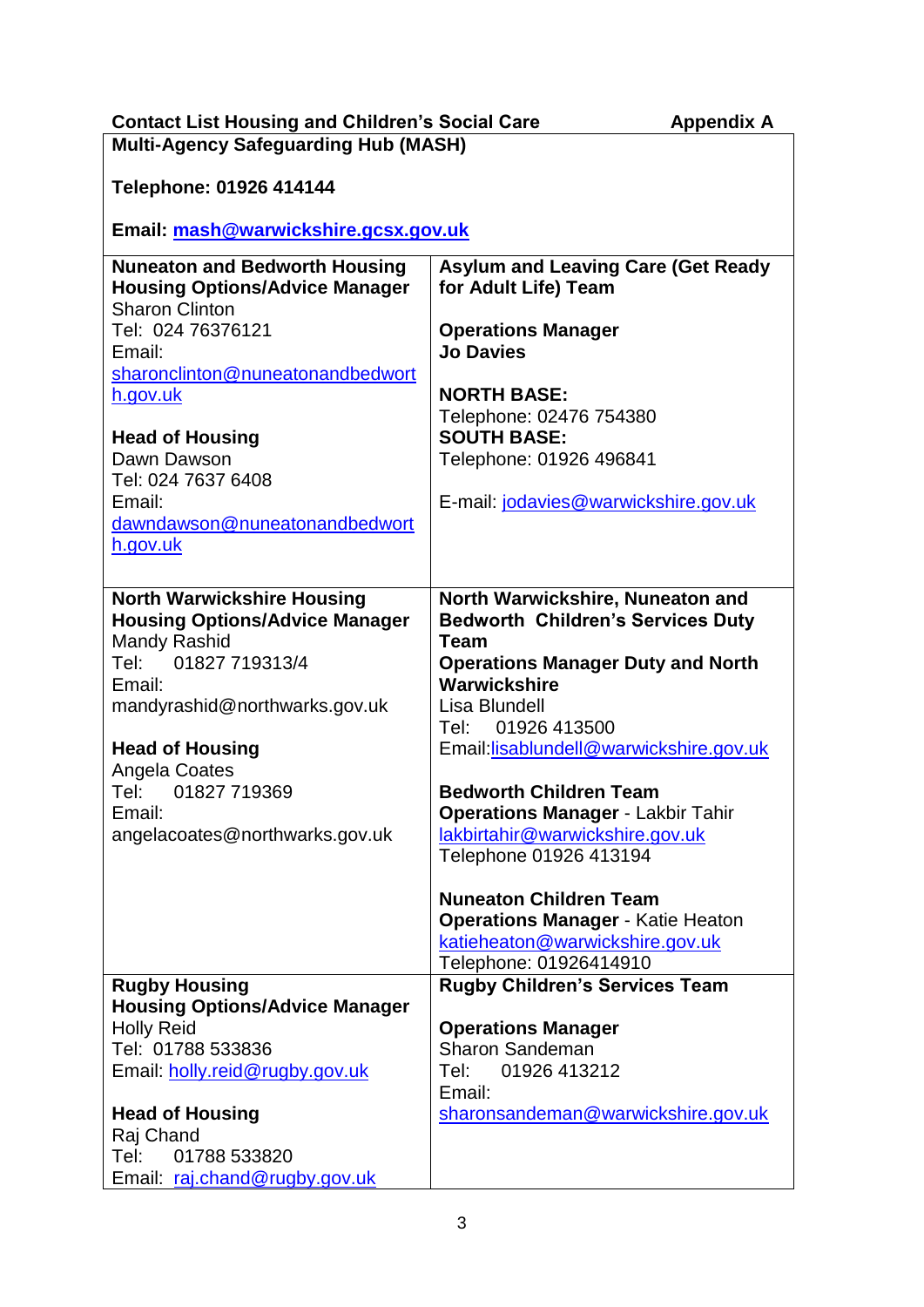| <b>Stratford-upon-Avon Housing</b>                                             | <b>Stratford-upon-Avon Children's</b>       |
|--------------------------------------------------------------------------------|---------------------------------------------|
| <b>Housing Options/Advice Manager</b>                                          | <b>Services Team</b>                        |
| Martin Cowan                                                                   |                                             |
| Tel: 01789 260849                                                              | <b>Operations Manager</b>                   |
| Email: martin.cowan@stratford-                                                 | Sharon Shaw                                 |
| dc.gov.uk                                                                      | 01926423647<br>Tel:                         |
| <b>Housing and Communities</b>                                                 | Email: sharonshaw@warwickshire.gov.uk       |
| <b>Manager</b>                                                                 |                                             |
| <b>Nick Cadd</b>                                                               |                                             |
| Tel: 01789 260841                                                              |                                             |
| Email: Nick.cadd@stratford-                                                    |                                             |
| dc.gov.uk                                                                      |                                             |
| <b>Warwick District Council Housing</b>                                        | <b>Warwick District Children's</b>          |
| <b>Housing Advice Manager</b>                                                  | <b>Assessment Team</b>                      |
| John Whitwam                                                                   | <b>Operations Manager</b>                   |
| Tel: 01926 456429                                                              | Marie Bateman (Interim)                     |
| Email:                                                                         | Tel: 01926 413827                           |
| john.whitwam@warwickdc.gov.uk                                                  | Email:                                      |
|                                                                                | mariebateman@warwickshire.gov.uk            |
| <b>Head of Housing</b><br>Bill Hunt Tel: 01926 456403                          | <b>Warwick Children Services Team</b>       |
| Email: bill.hunt@warwickdc.gov.uk                                              | <b>Operations Manager</b> - Lorraine Harris |
|                                                                                | Telephone - 01926 414801                    |
|                                                                                | lorraineharris@warwickshire.gov.uk          |
|                                                                                |                                             |
| <b>Emergency Duty Team Children's</b>                                          | <b>Youth Justice Service</b>                |
| <b>Social Care and Safeguarding</b>                                            |                                             |
|                                                                                | <b>Operations Managers</b>                  |
| Outside of office hours(9 am -                                                 |                                             |
| 5.30pm Mon to Thurs and 9-5pm<br><b>Fridays) EDT may be contacted</b>          | <b>Jeanette Staley</b>                      |
| via:                                                                           | <b>Tony Begley</b>                          |
| 01926 886922                                                                   | <b>Simon Newling-ward</b>                   |
| You will first be put through to an                                            |                                             |
| operator who will ask you for your name                                        | All can be contacted via the Youth Justice  |
| and a contact phone number. You do not                                         | Centre on                                   |
| need to tell the operator anything about                                       | Tel:<br>01926682650                         |
| your problem. The operator will then                                           |                                             |
| contact an officer from the Emergency<br>Duty Service who will phone you back, |                                             |
| usually within half an hour.                                                   |                                             |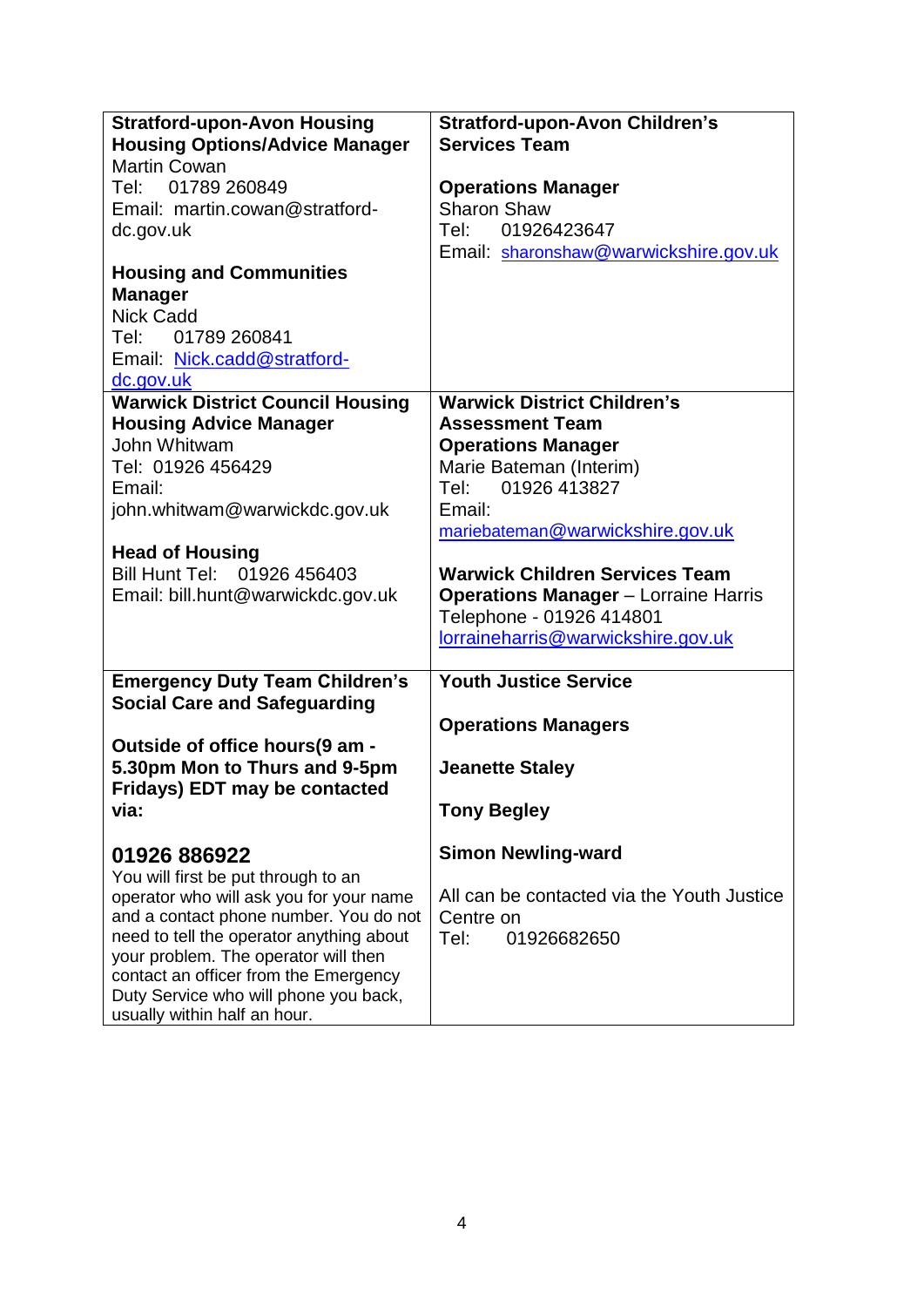#### **Initial Referral Form**

This form is to be used by all agencies and individuals when referring a young person aged 16 or 17 years to Children Social Care and Safeguarding or Local Housing Authorities.

Please ensure that all sections are fully completed.

#### **1. Contact Details**

| First name/s                                 |                                                    |                                  | Surname                                 |                                  |  |
|----------------------------------------------|----------------------------------------------------|----------------------------------|-----------------------------------------|----------------------------------|--|
|                                              | Any alternative name                               |                                  |                                         |                                  |  |
| Date of birth                                |                                                    |                                  |                                         |                                  |  |
|                                              | Gender Male/Female                                 |                                  |                                         |                                  |  |
| First language:                              |                                                    |                                  |                                         |                                  |  |
|                                              | Name of parents/carers                             |                                  |                                         |                                  |  |
| Home address                                 |                                                    |                                  | Any other relevant addresses            |                                  |  |
| Post code<br>Post code<br>Telephone number/s |                                                    |                                  |                                         |                                  |  |
|                                              | Ethnic origin [Please tick one box only]           |                                  |                                         |                                  |  |
| <b>White</b>                                 | <b>Mixed</b>                                       | Asian or<br><b>British Asian</b> | <b>Black or</b><br><b>Black British</b> | <b>Other</b><br>ethnic<br>groups |  |
| <b>White</b><br><b>British</b>               | <b>White and</b><br><b>Black</b><br>Caribbean      | Indian                           | <b>Caribbean</b>                        | <b>Chinese</b>                   |  |
| <b>White</b><br><b>Irish</b>                 | <b>White and</b><br><b>Black</b><br><b>African</b> | <b>Pakistani</b>                 | <b>African</b>                          | <b>Other</b><br><b>Ethnic</b>    |  |
| <b>White</b><br><b>Other</b>                 | <b>White and</b><br>Asian                          | <b>Banglade</b><br>shi           | <b>Black</b><br><b>Other</b>            |                                  |  |
|                                              | <b>Mixed</b><br><b>Other</b>                       | Asian<br><b>Other</b>            |                                         |                                  |  |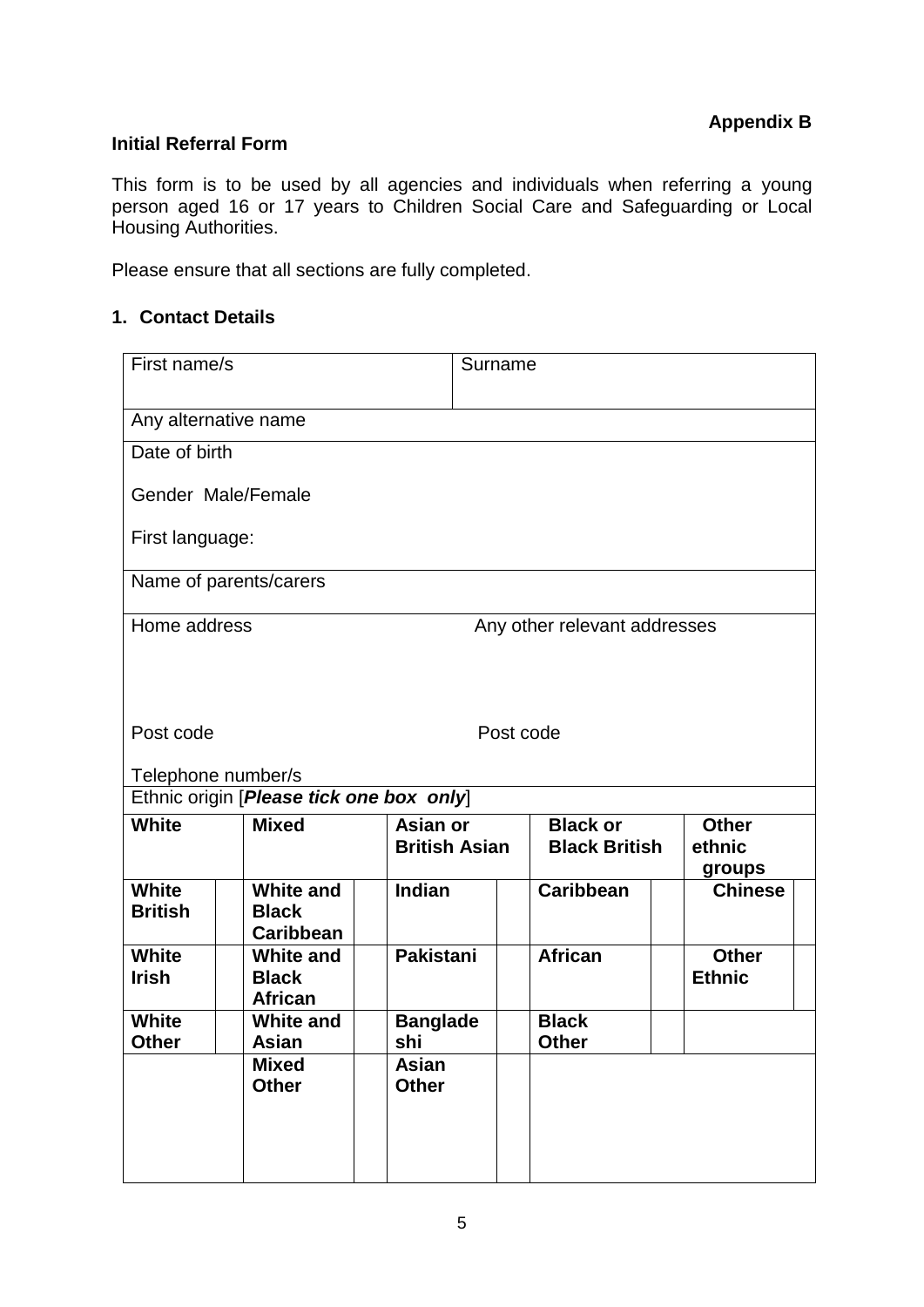| Other significant family members/adults |                     |               |                        |  |
|-----------------------------------------|---------------------|---------------|------------------------|--|
| <b>Name</b>                             | <b>Relationship</b> | Date of Birth | <b>Contact Details</b> |  |
|                                         |                     |               |                        |  |
|                                         |                     |               |                        |  |
|                                         |                     |               |                        |  |
|                                         |                     |               |                        |  |

#### **1. Reason for referral**

[Please specify current concerns and state how long you have known the Young person and in what capacity, that is as parent, teacher, doctor, other professional etc.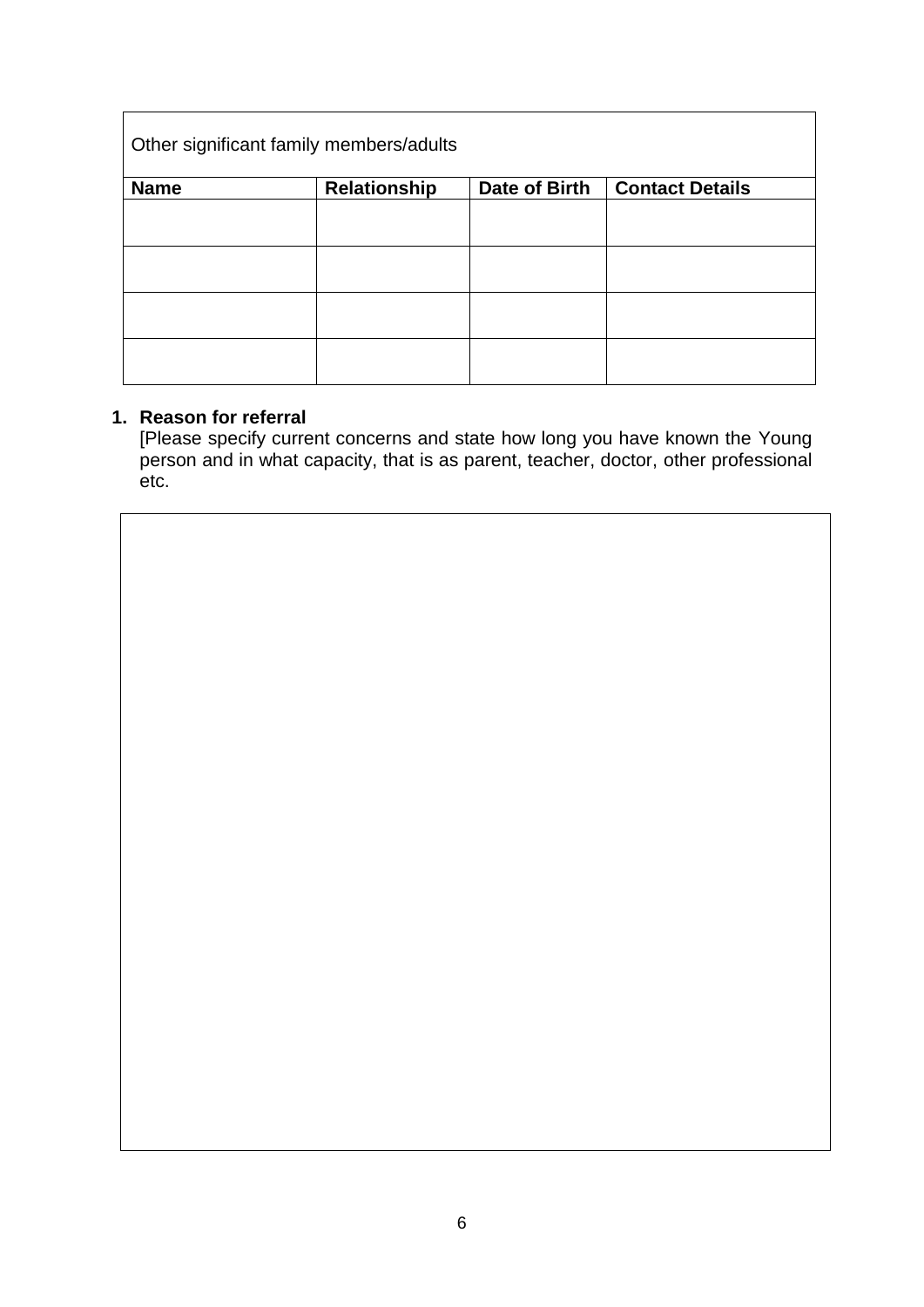#### **2. Relevant information (if known) regarding the young person:**

[Including development, health, behaviour, social skills, schooling/special educational needs, other special needs, strengths and weaknesses, relationships, friendships, behaviour, emotional support, stability, safety, health and other issues any other information.]

**3. Is there a perceived risk of violence or other matters that could place those making contact with this family in danger (such as an unsafe neighbourhood, persons of a violent nature.)?**

Yes/No

#### **4. Release of Information:**

In order to make enquiries into your homelessness under the provisions of the Housing Act 1996 Part VII and the Children Act 1989, we may need to contact other persons or agencies on your behalf. If there is anyone we may not contact, please give details below.

All information will be processed and used in accordance with the Data Protection Act 1998.

#### *I give my permission that any relevant person or agency may be contacted in the process of gathering further information to support my application.*

| (Young person) |  |
|----------------|--|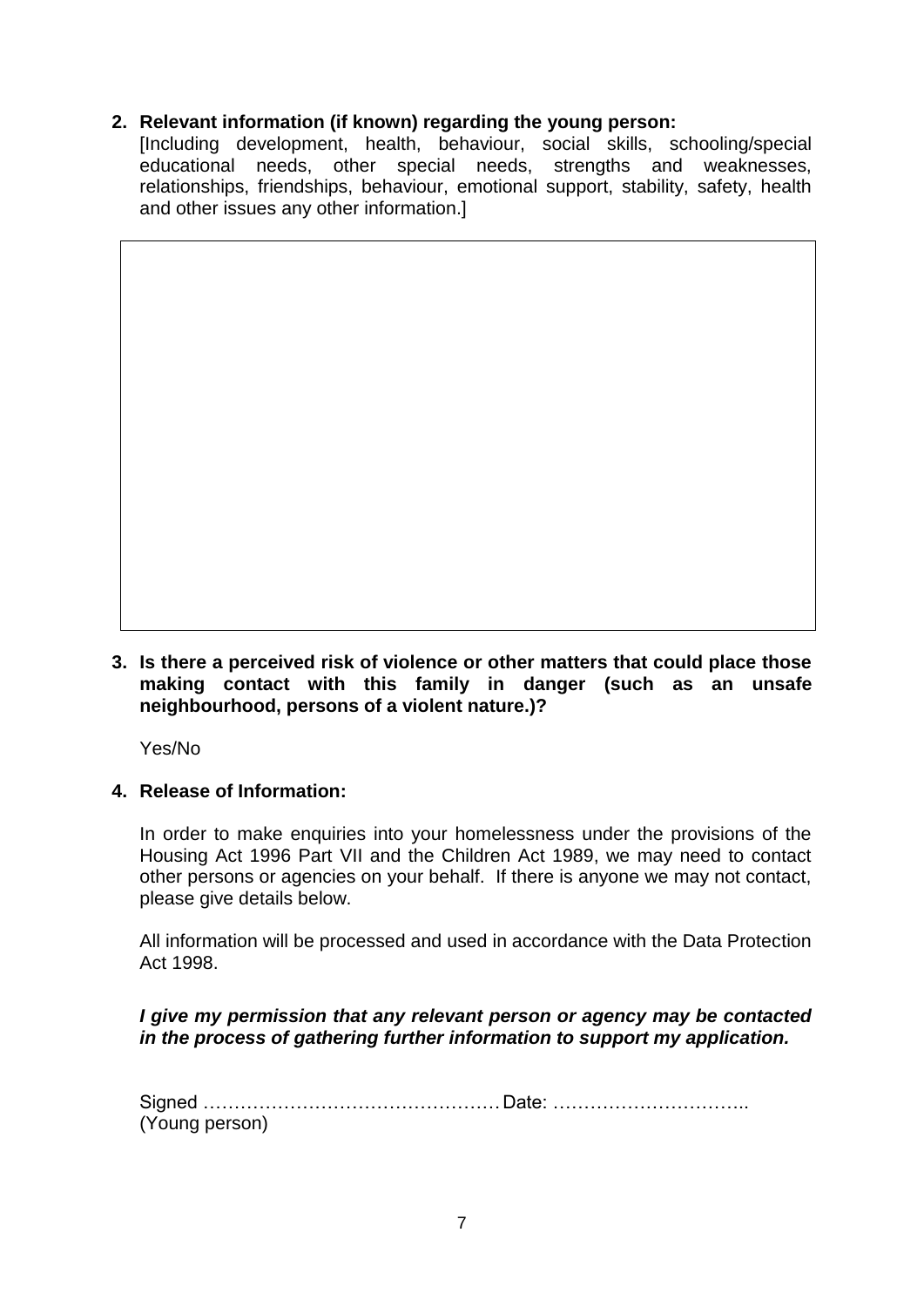## 5. Referrer:

| Name and Status:        |
|-------------------------|
| Organisation:           |
| <b>Contact Details:</b> |
|                         |
| Date:                   |
| Name of                 |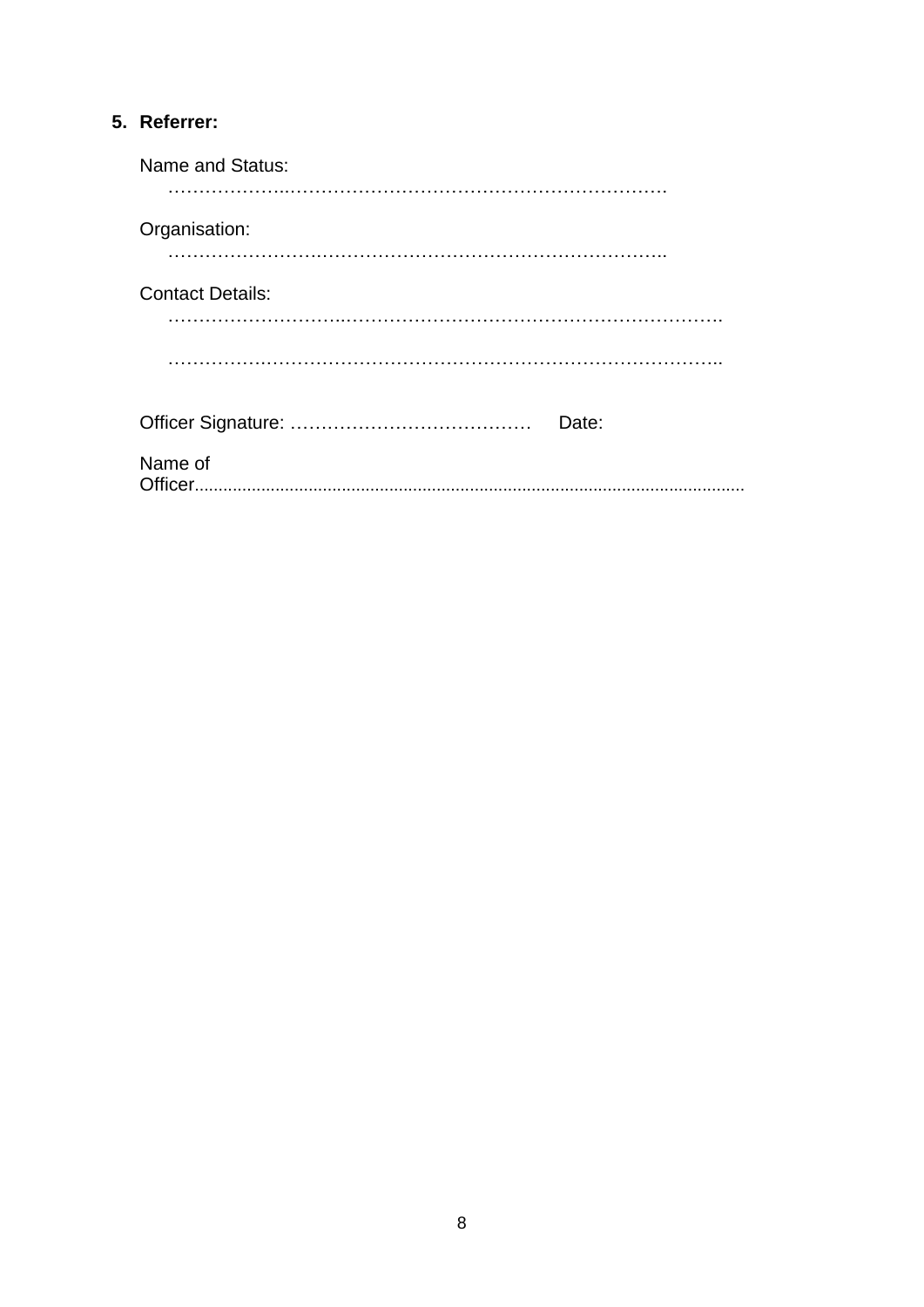**[Factors to be considered by Children's Services when](https://www.gov.uk/government/publications/provision-of-accommodation-for-16-and-17-year-olds-who-may-be-homeless-and-or-require-accommodation) completing a Single [Assessment with 16/17 year olds who may be homeless children in need](https://www.gov.uk/government/publications/provision-of-accommodation-for-16-and-17-year-olds-who-may-be-homeless-and-or-require-accommodation) (taken from [DfE guidance](https://www.gov.uk/government/uploads/system/uploads/attachment_data/file/8260/Provision_20of_20accommodation.pdf) ).**

|    | <b>Dimensions of</b><br><b>Need</b>                                       | Issues to consider in assessing child's future<br>needs.                                                                                                                                                                                                                    |
|----|---------------------------------------------------------------------------|-----------------------------------------------------------------------------------------------------------------------------------------------------------------------------------------------------------------------------------------------------------------------------|
| 1. | <b>Accommodation</b>                                                      | Does the child have access to stable<br>$\bullet$<br>accommodation?<br>How far is this suitable to the full range of<br>the child's needs?                                                                                                                                  |
| 2. | <b>Family and</b><br><b>Social</b><br><b>Relationships</b>                | Assessment of the child's relationship with<br>$\bullet$<br>their parents and wider family.<br>What is the capacity of the child's family<br>and social network to provide stable and<br>secure accommodation and meet the<br>child's practical, emotional and social needs |
| 3. | <b>Emotional and</b><br><b>Behavioural</b><br><b>Development</b>          | Does the child show self-esteem, resilience<br>$\bullet$<br>and confidence?<br>Assessment of their attachments and the<br>quality of their relationships. Does the child<br>show self-control and appropriate self-<br>awareness?                                           |
| 4. | Education,<br><b>Training and</b><br><b>Employment</b>                    | Information about the child's education<br>$\bullet$<br>experience and background<br>Assessment as to whether support may be<br>$\bullet$<br>required to enable the child to access<br>education, training or employment.                                                   |
| 5. | <b>Financial</b><br><b>Capability and</b><br>independent<br>living skills | Assessment of the child's financial<br>$\bullet$<br>competence and how they will secure<br>financial support in future<br>Information about the support the child<br>$\bullet$<br>might need to develop self-management<br>and independent living skills,                   |
| 6. | <b>Health and</b><br><b>Development</b>                                   | Assessment of child's physical, emotional<br>$\bullet$<br>and mental health needs.                                                                                                                                                                                          |
| 7. | <b>Identity</b>                                                           | Assessment of the child's needs as a result<br>$\bullet$<br>of their ethnicity, preferred langrage, cultural<br>background, religion or sexual identity.                                                                                                                    |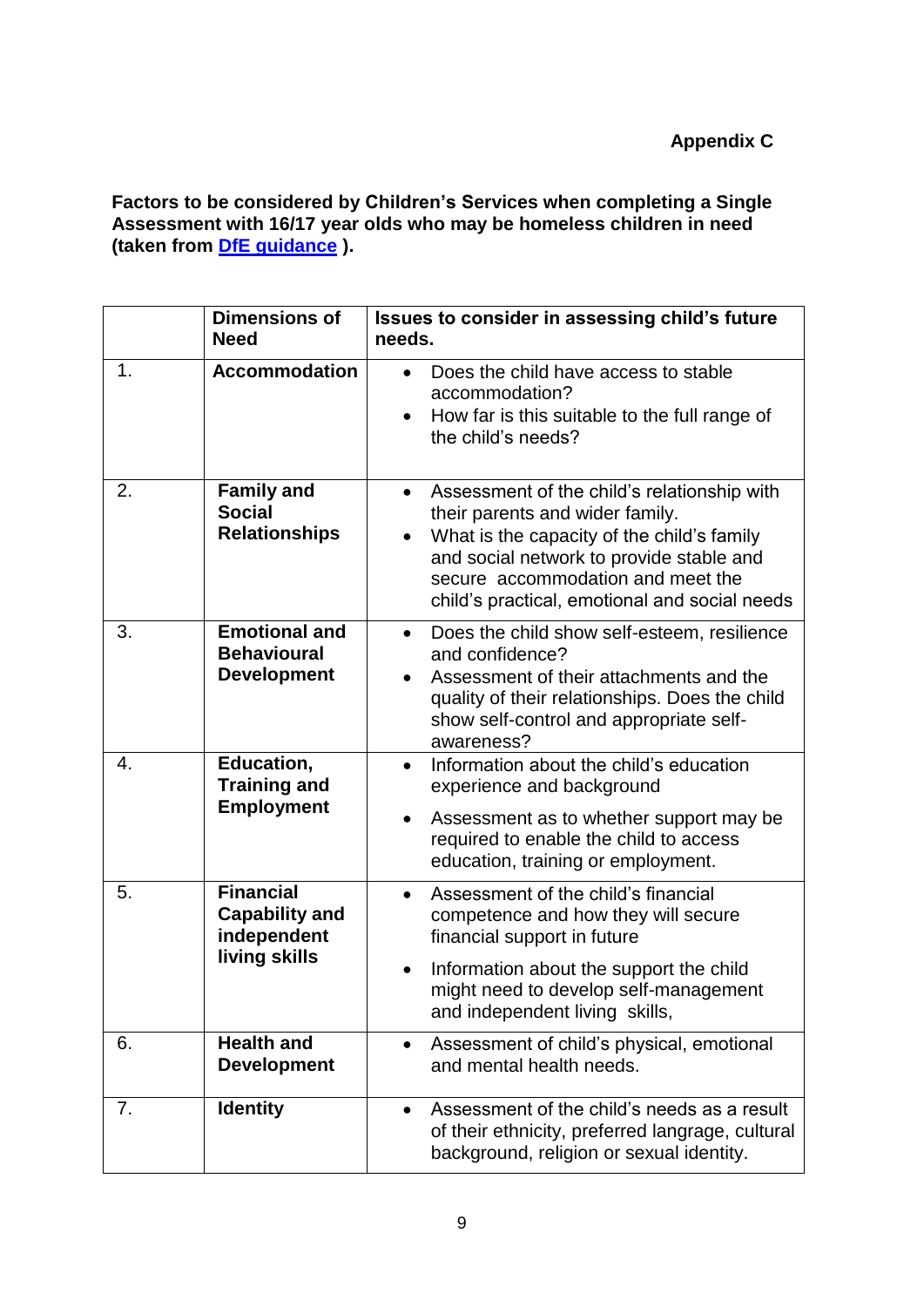#### **Appendix D**

#### **Intentionally Homeless Notification to Children's Social Care and Safeguarding Services**

| <b>Name</b>             |  |
|-------------------------|--|
| <b>Address</b>          |  |
| <b>Telephone Number</b> |  |

| <b>TITLE</b> | <b>FORENAME</b> | $2^{ND}$<br><b>INITIAL</b> | <b>SURNAME</b> | <b>DATE</b><br><b>OF</b><br><b>BIRTH</b> | <b>R'SHIP TO</b><br><b>APPLICANT</b> | <b>MALE OR</b><br><b>FEMALE</b> |
|--------------|-----------------|----------------------------|----------------|------------------------------------------|--------------------------------------|---------------------------------|
|              |                 |                            |                |                                          |                                      |                                 |
|              |                 |                            |                |                                          |                                      |                                 |
|              |                 |                            |                |                                          |                                      |                                 |
|              |                 |                            |                |                                          |                                      |                                 |
|              |                 |                            |                |                                          |                                      |                                 |
|              |                 |                            |                |                                          |                                      |                                 |

| <b>Further Information:</b> |  |
|-----------------------------|--|
|                             |  |
|                             |  |
|                             |  |
|                             |  |
|                             |  |
|                             |  |
|                             |  |
|                             |  |

#### **Authorisation**

Following the decision of ineligibility/intentionally on my/our homelessness application. I/We agree to our case being referred to the Children's Services for assistance with housing under S213A of the Homelessness Act 2002.

Signatures: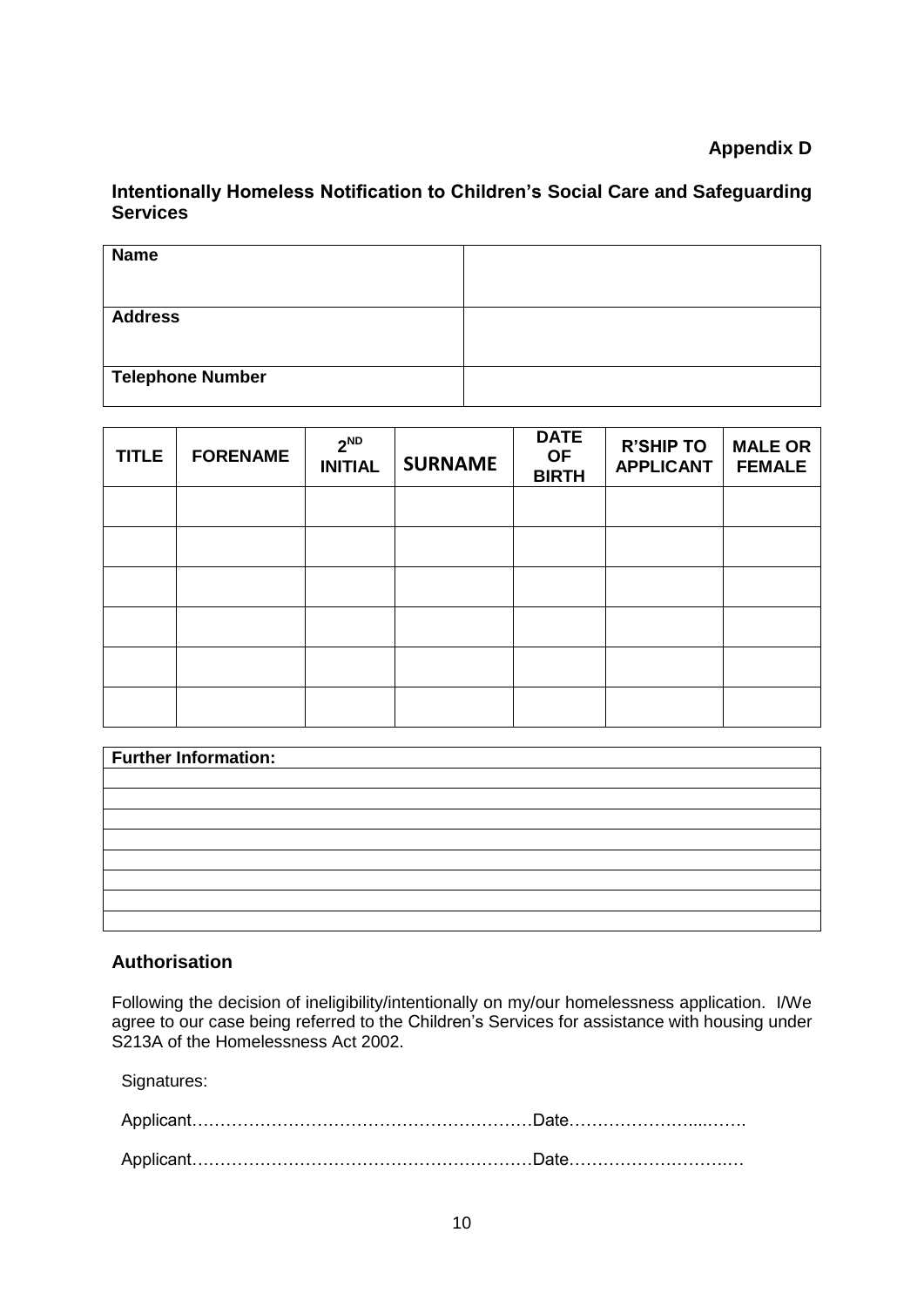## **Appendix E Care Leavers Accommodation Referral Form to the Local Housing Authority**

To be completed by Leaving Care GRfAL Worker:

| Name of young person:                                | Gender:               |
|------------------------------------------------------|-----------------------|
|                                                      |                       |
|                                                      | M<br>F                |
| Age:                                                 | Date of Birth:        |
|                                                      |                       |
|                                                      |                       |
| <b>Leaving Care Worker Details</b>                   |                       |
|                                                      |                       |
|                                                      |                       |
|                                                      |                       |
| Telephone number:                                    |                       |
|                                                      |                       |
| <b>Young Person's Current Address:</b>               |                       |
|                                                      |                       |
|                                                      |                       |
|                                                      |                       |
| Telephone number:                                    |                       |
|                                                      |                       |
| <b>Care Status of Young Person</b>                   |                       |
|                                                      |                       |
| Eligible<br>Relevant                                 | Former relevant child |
|                                                      |                       |
| Are they subject to immigration control?             | $Y \mid N \mid$       |
|                                                      |                       |
| <b>Current housing situation:</b>                    |                       |
|                                                      |                       |
|                                                      |                       |
|                                                      |                       |
|                                                      |                       |
| Likely dates for move on accommodation to be needed: |                       |
|                                                      |                       |
|                                                      |                       |
|                                                      |                       |
| Is anyone else moving in with them?                  | N<br>Y.               |
| Details:                                             |                       |
|                                                      |                       |
|                                                      |                       |
|                                                      |                       |
| Are they pregnant?<br>Y                              | N/A<br>N              |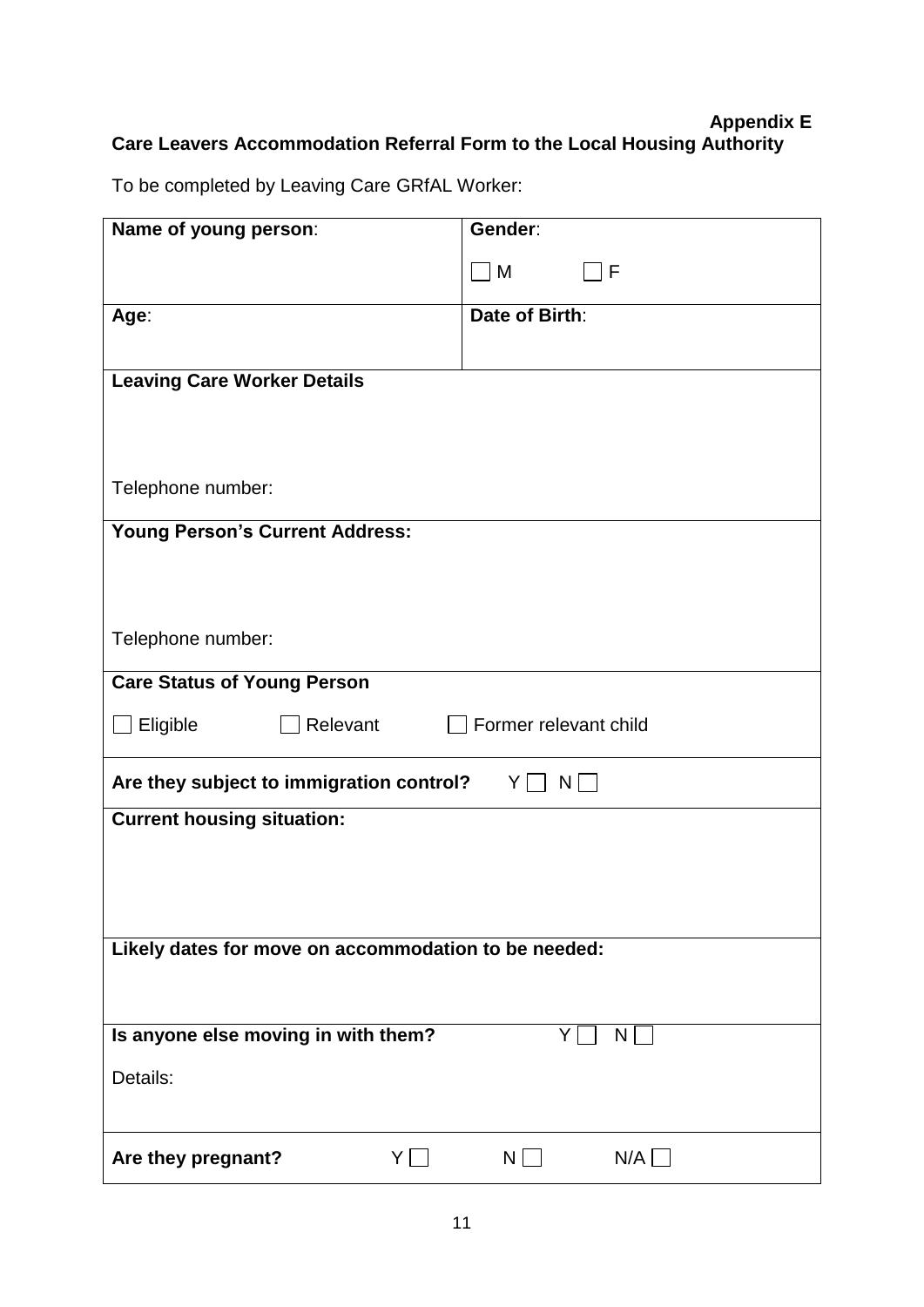## **Previous housing information (address, dates, and type of accommodation):**

|   | <b>Address</b> | <b>Dates</b> | Type of<br>Accommodation |
|---|----------------|--------------|--------------------------|
| 1 |                |              |                          |
| 2 |                |              |                          |
| 3 |                |              |                          |

## **Important contacts:**

| <b>GP</b>                     |
|-------------------------------|
|                               |
| Name:                         |
|                               |
| Address:                      |
|                               |
|                               |
|                               |
| Telephone no:                 |
| <b>Young Persons Advisor</b>  |
|                               |
| Name:                         |
|                               |
| Address:                      |
|                               |
|                               |
|                               |
| Telephone no:                 |
|                               |
| <b>Other Contact</b>          |
|                               |
| Name:                         |
|                               |
| Address:                      |
|                               |
|                               |
|                               |
| Telephone no:                 |
|                               |
| Relationship to young person: |
|                               |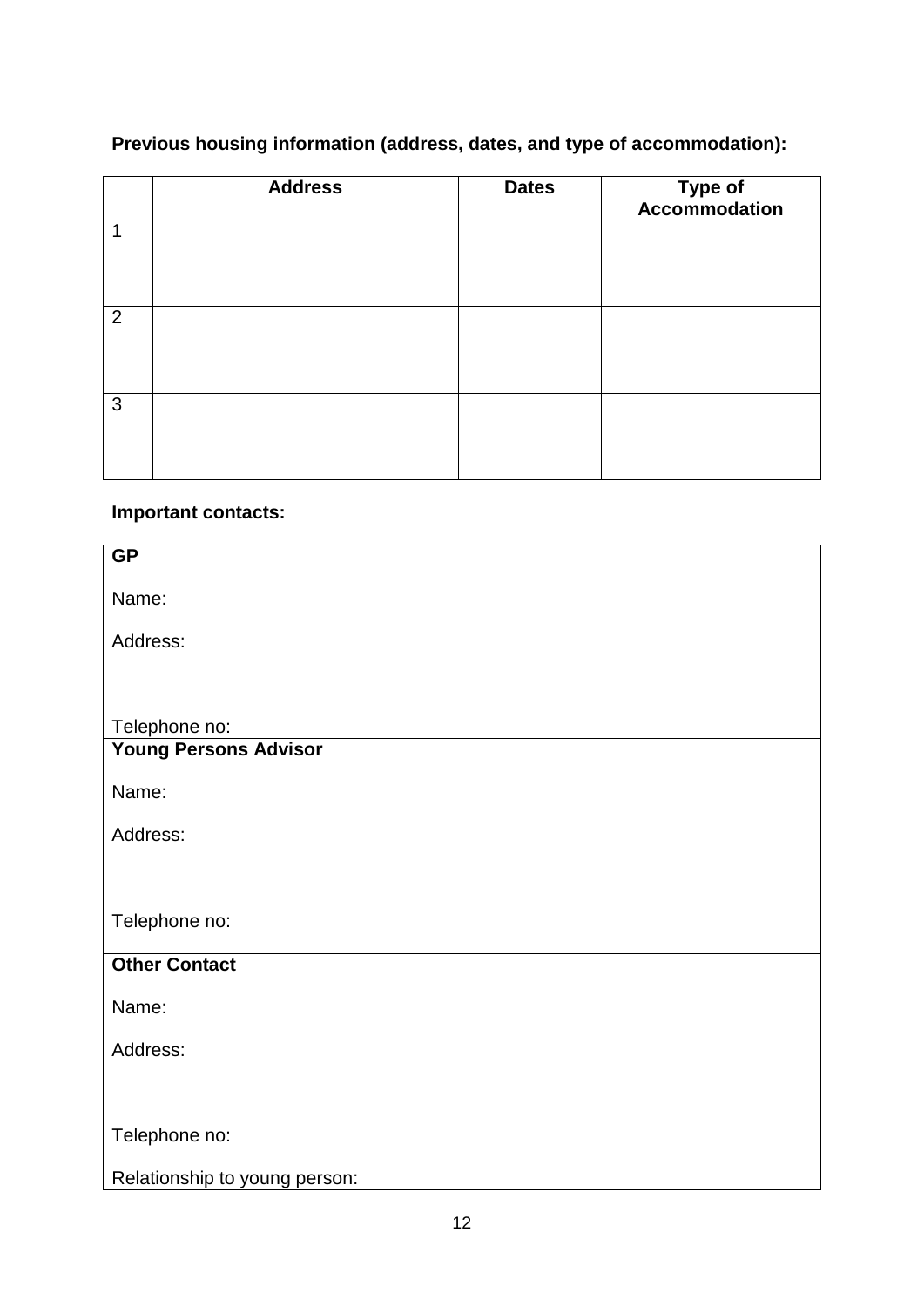#### **Independent Living Skills.**

Please describe the young person's experience / preparation for living independently:

#### **Please indicate current ability in the following areas:**

|                                                   | Poor | <b>Making progress</b> | Good |
|---------------------------------------------------|------|------------------------|------|
| <b>Financial capability</b>                       |      |                        |      |
| Cooking                                           |      |                        |      |
| Healthy eating                                    |      |                        |      |
| Keeping safe i.e. sexual issues, substance issues |      |                        |      |
| Personal hygiene                                  |      |                        |      |
| Environmental hygiene                             |      |                        |      |
| Positive relationships                            |      |                        |      |

#### **Health**

What is the young person's current state of health?

Give details of any significant previous physical or mental health history: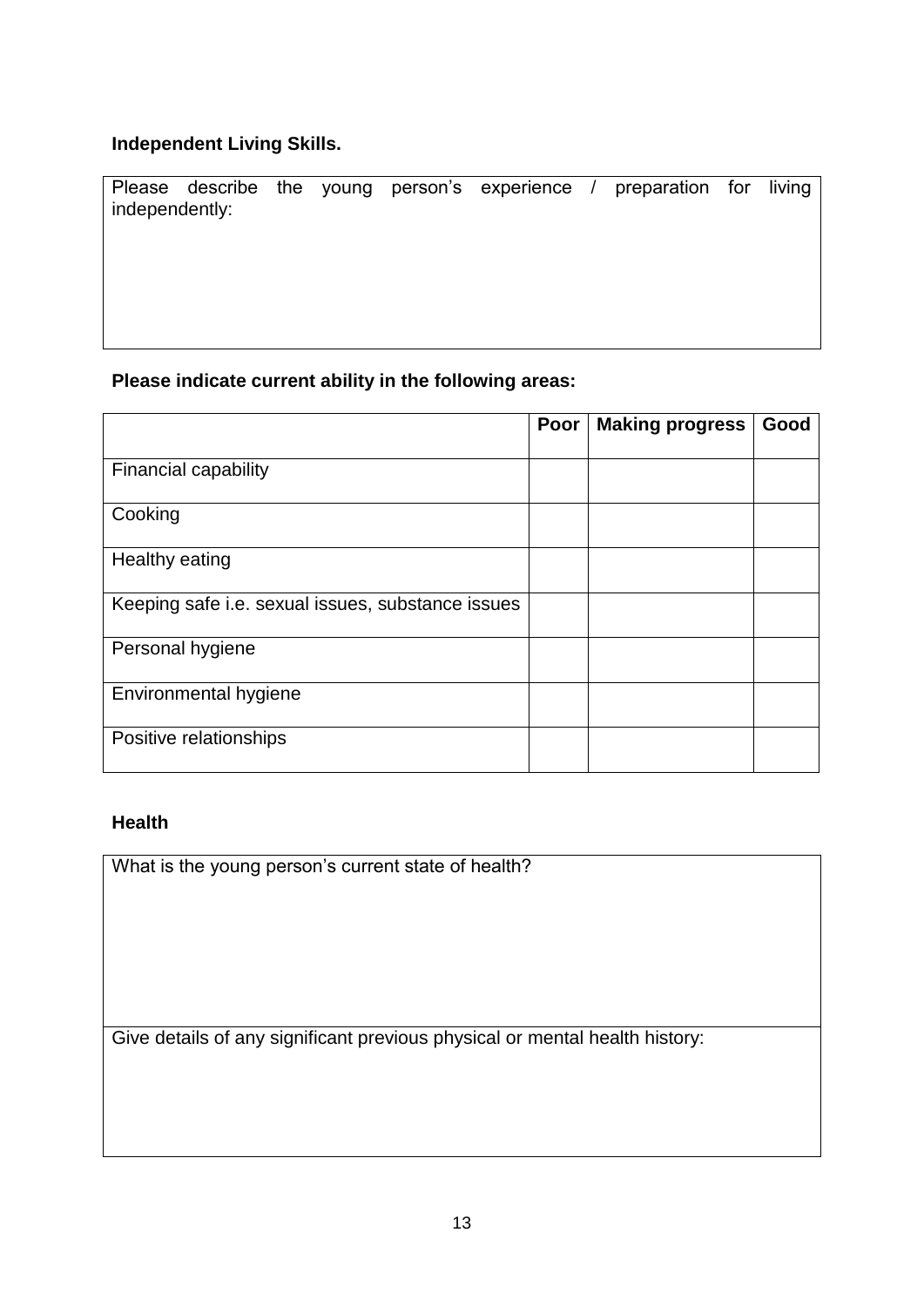## **Education, Training, and Employment**

What is the current situation?

Future plans

## **Support**

What level of support is to be provided by the leaving care service during the move on process?

What level of support, if any, might be provided by friends and/or family?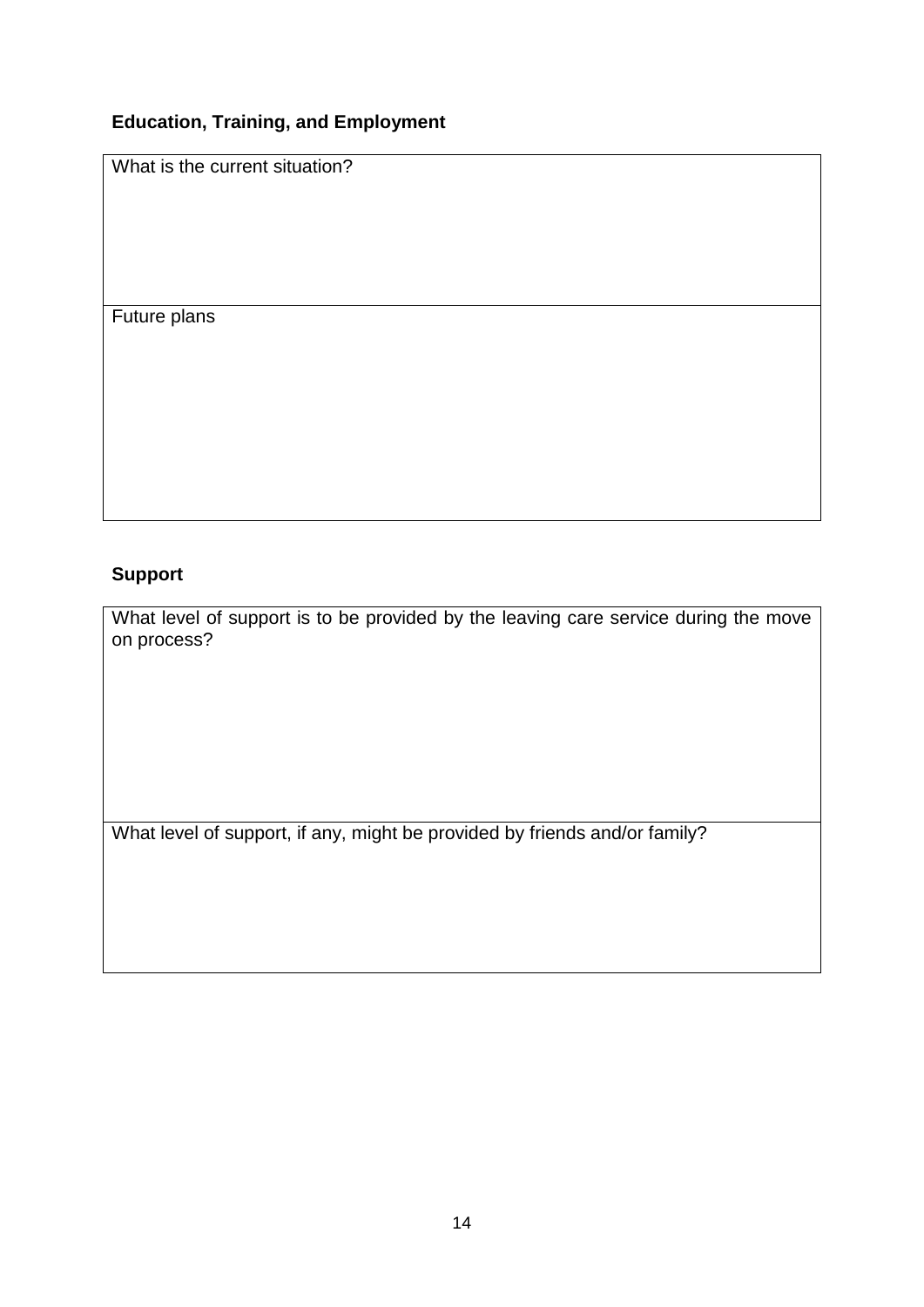#### **Risk Assessment**

Please indicate if you consider the young person to present any of the following risks:

|                                                                         | <b>High</b> | <b>Medium</b> | Low |  |
|-------------------------------------------------------------------------|-------------|---------------|-----|--|
| To themselves                                                           |             |               |     |  |
| To staff                                                                |             |               |     |  |
| To other young people                                                   |             |               |     |  |
| To any significant others                                               |             |               |     |  |
| If you ticked any high or medium boxes please give further information: |             |               |     |  |
|                                                                         |             |               |     |  |
|                                                                         |             |               |     |  |
|                                                                         |             |               |     |  |
|                                                                         |             |               |     |  |
|                                                                         |             |               |     |  |
|                                                                         |             |               |     |  |

Signed: \_\_\_\_\_\_\_\_\_\_\_\_\_\_\_\_\_\_\_\_\_\_\_\_\_\_\_\_\_ Date: \_\_\_\_\_\_\_\_\_\_\_\_

Leaving care worker

**I have read this form and agree to this referral being made. I give my permission for any relevant person or agency to be contacted for information to support this referral.**

Signed: \_\_\_\_\_\_\_\_\_\_\_\_\_\_\_\_\_\_\_\_\_\_\_\_\_\_\_\_\_ Date: \_\_\_\_\_\_\_\_\_\_\_\_

Young Person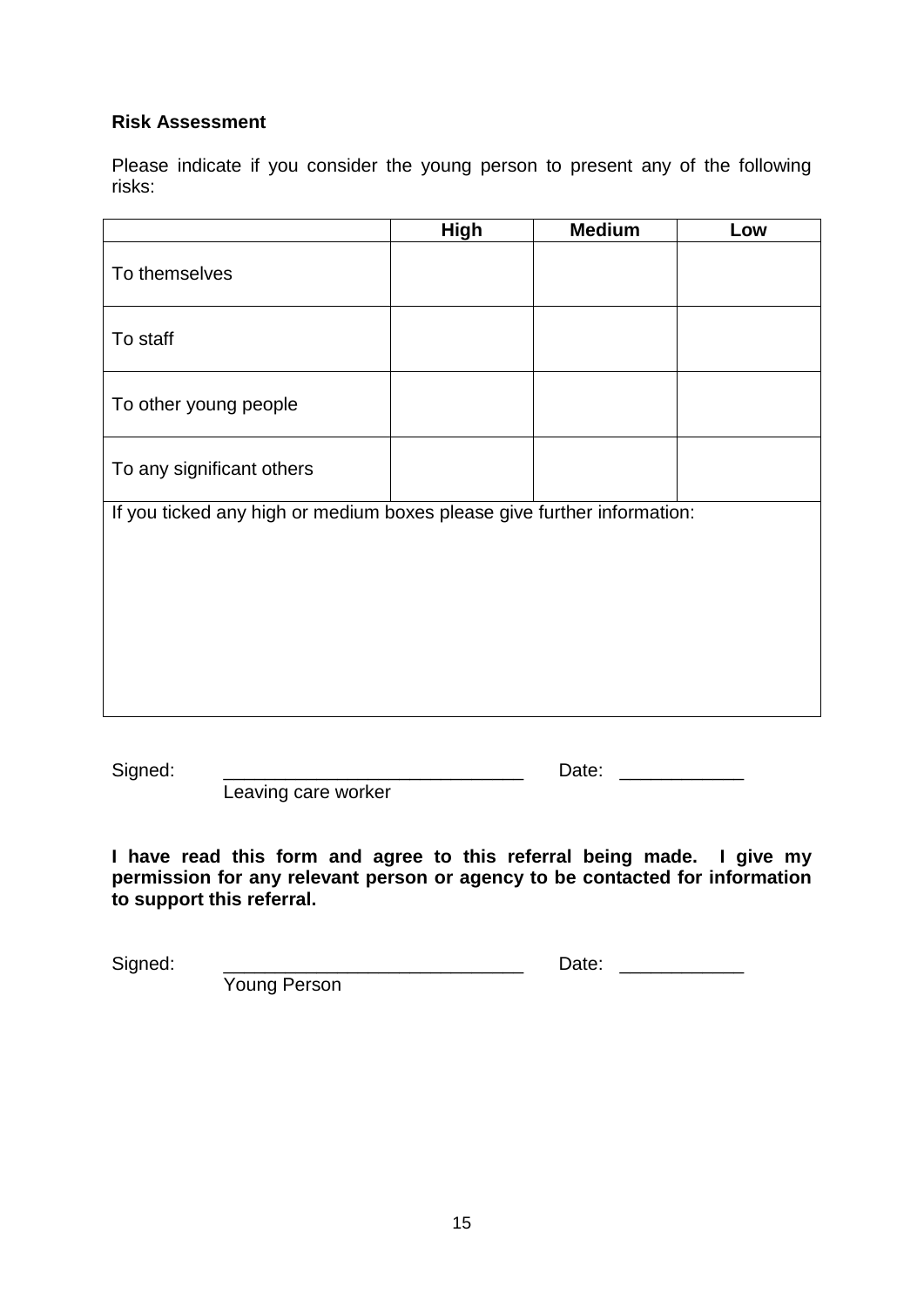#### Appendix F

#### **Joint Assessment Form for Single Assessment of a Young person's Accommodation and Support Needs**

#### **This document is a guide to areas to be covered. The information should be collated and added to the Single Assessment document by the Social Worker and a copy sent to the Housing Department.**

| Name:                          |      |                                      |
|--------------------------------|------|--------------------------------------|
| Contact phone number:          |      |                                      |
| Date of Birth:                 | Age: | National Insurance No:               |
| Gender:                        |      | Ethnicity:                           |
| <b>Address/Former Address:</b> |      | Name and address of parent/guardian: |
| Post Code:                     |      |                                      |

Name & Address of Parents:

Telephone Number:

What is the best time to contact them?

If the young person has had a difficult relationship with parents, offer mediation or support for the family. Inform the young person that contact will be made to confirm situation (unless child protection issue).

Has the young person recently contacted their parents? Yes  $\Box$  No  $\Box$ 

What was the outcome?

Where does the young person live now (if different from above) and why do they have to leave?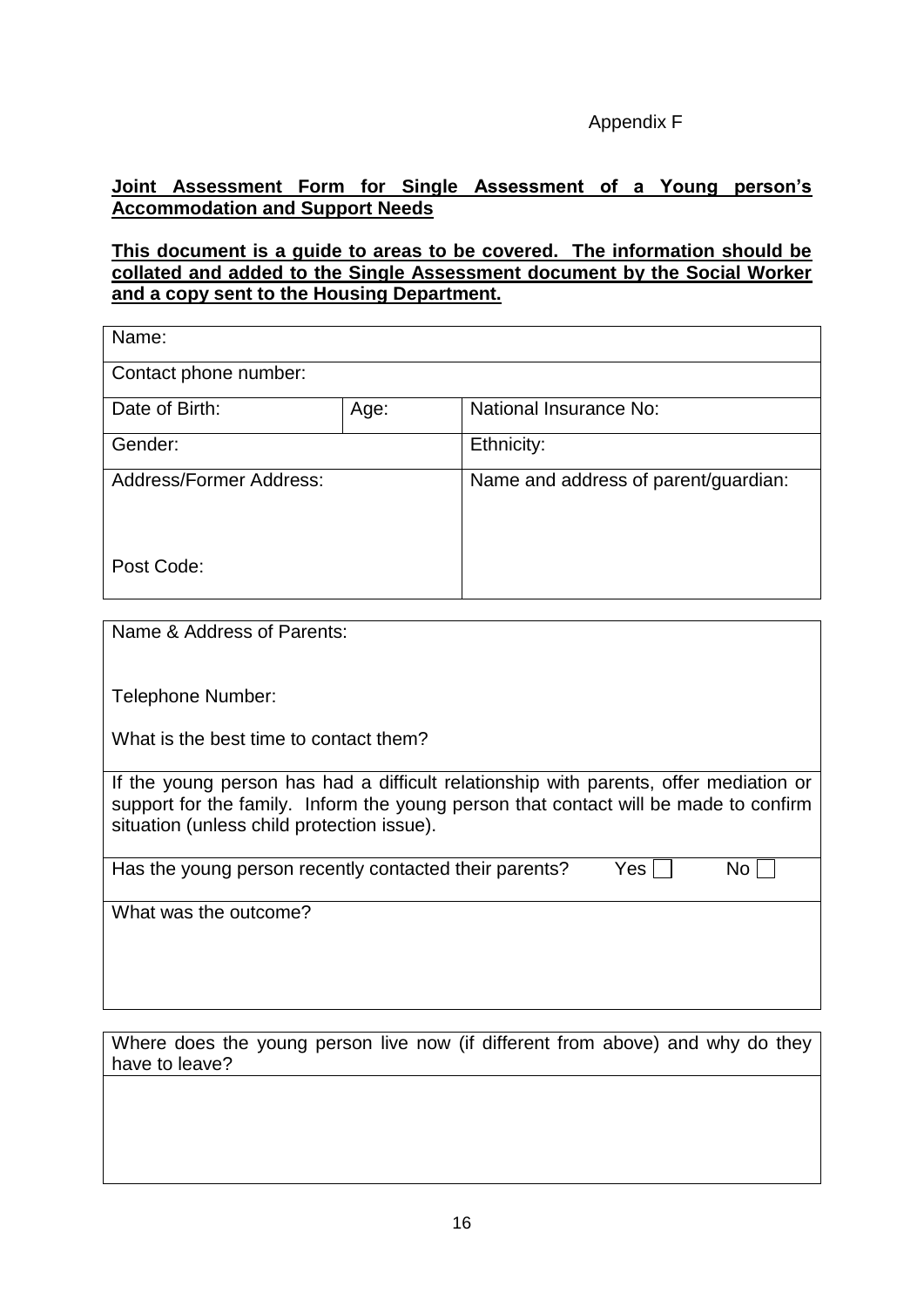| Date required to leave:                                                           |            |            |                 |  |  |
|-----------------------------------------------------------------------------------|------------|------------|-----------------|--|--|
|                                                                                   |            |            |                 |  |  |
| Type of accommodation (e.g. Tenancy, friend, family, etc.):                       |            |            |                 |  |  |
|                                                                                   |            |            |                 |  |  |
|                                                                                   |            |            |                 |  |  |
| Why does the young person have to leave?                                          |            |            |                 |  |  |
|                                                                                   |            |            |                 |  |  |
|                                                                                   |            |            |                 |  |  |
| Can we contact the person the young person is living with? Yes $\square$          |            |            | No <sub>1</sub> |  |  |
| Comments:                                                                         |            |            |                 |  |  |
|                                                                                   |            |            |                 |  |  |
|                                                                                   |            |            |                 |  |  |
|                                                                                   |            |            |                 |  |  |
| Previous Address:                                                                 |            |            |                 |  |  |
|                                                                                   |            |            |                 |  |  |
|                                                                                   |            |            |                 |  |  |
|                                                                                   |            |            |                 |  |  |
| Date moved in:                                                                    | Date left: |            |                 |  |  |
|                                                                                   |            |            |                 |  |  |
| Does the young person have any family or friends who could offer accommodation?   |            |            |                 |  |  |
|                                                                                   |            | Yes        | No <sub>1</sub> |  |  |
| Name:                                                                             | Tel. No:   |            |                 |  |  |
|                                                                                   |            |            |                 |  |  |
| Address:                                                                          |            |            |                 |  |  |
|                                                                                   |            |            |                 |  |  |
|                                                                                   |            |            |                 |  |  |
| Can we contact them to try and arrange accommodation?                             |            | $Yes \mid$ | No <sub>1</sub> |  |  |
|                                                                                   |            |            |                 |  |  |
|                                                                                   |            |            |                 |  |  |
| Does the young person have friends/significant others who need to be available to |            | Yes        | No              |  |  |
| provide support?                                                                  |            |            |                 |  |  |
| Has the young person previously had independent accommodation?                    |            |            |                 |  |  |
|                                                                                   |            | Yes $\Box$ | No              |  |  |
|                                                                                   |            |            |                 |  |  |
|                                                                                   |            |            |                 |  |  |
| Address:                                                                          |            |            |                 |  |  |
|                                                                                   |            |            |                 |  |  |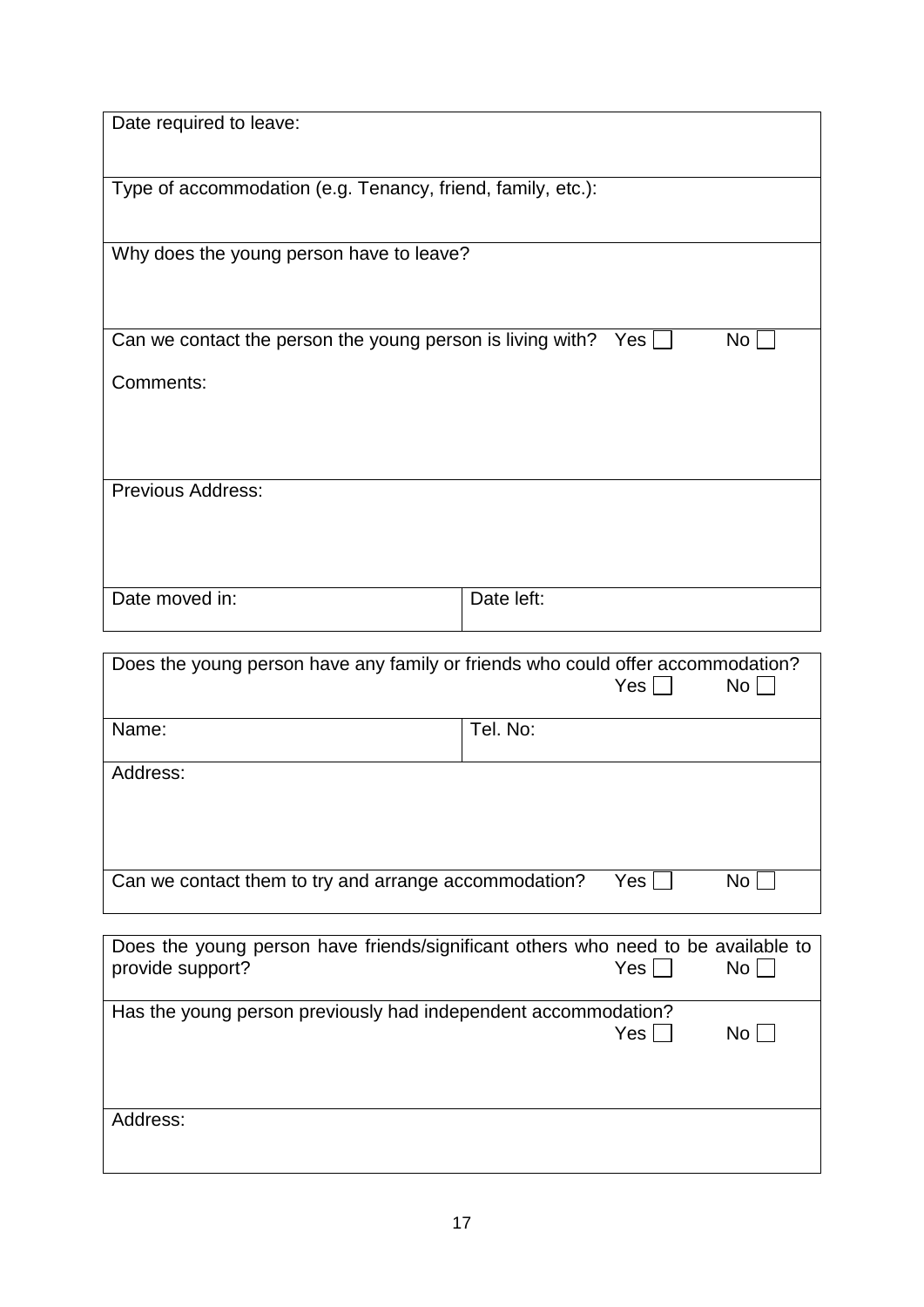|  | Landlord: |
|--|-----------|
|  |           |

Why did they lose this accommodation?

# **Involvement with Other Agencies**

| Has the young person had any contact with other agencies previously? |     |                 |  |  |  |
|----------------------------------------------------------------------|-----|-----------------|--|--|--|
| Children and Young people's Service                                  | Yes | No <sub>1</sub> |  |  |  |
| Name of worker:                                                      |     |                 |  |  |  |
| Youth Offending Team                                                 | Yes | No <sub>1</sub> |  |  |  |
| Name of worker:                                                      |     |                 |  |  |  |
| <b>Voluntary Organisation</b>                                        | Yes | No              |  |  |  |
| Name of worker:                                                      |     |                 |  |  |  |

| Have you ever been:                                                                                                       |       |             |
|---------------------------------------------------------------------------------------------------------------------------|-------|-------------|
| On a care order?                                                                                                          | Yes I | $No$        |
| In trouble with the Police?                                                                                               | Yes   | No l        |
| Accommodated by Children and Young people's Service?                                                                      |       | No l<br>Yes |
| If yes to any of the above, give details and lengths of time in care, and dates of<br>convictions and offences committed: |       |             |

| Does the young person have any health problems? | Yes | No |
|-------------------------------------------------|-----|----|
| If yes, explain:                                |     |    |
|                                                 |     |    |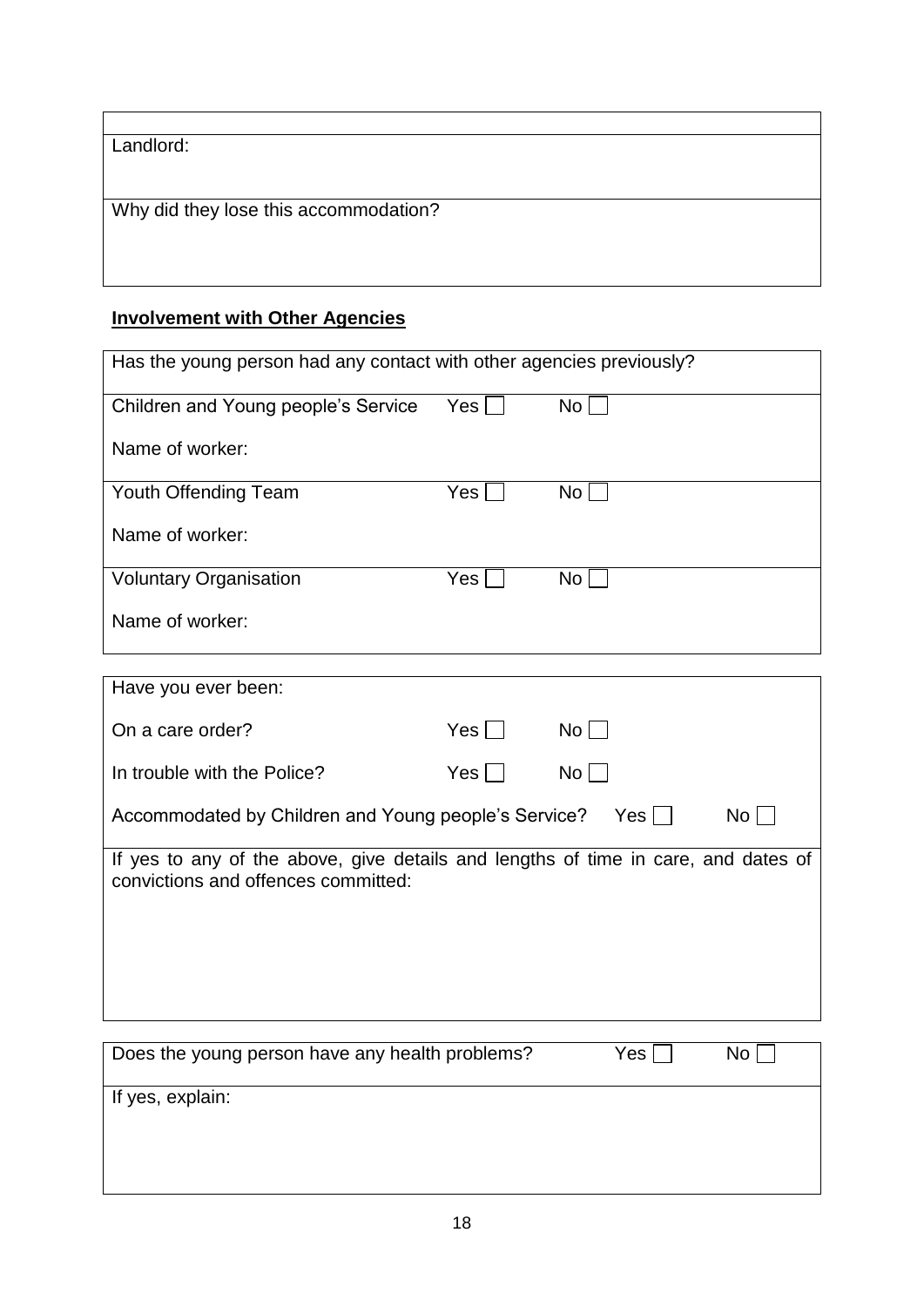Name and address of G.P.

*(If young person is not registered with GP ensure advice is given on registering)*

What (if any) medication does the young person take regularly?

## **Education**

| Where did the young person receive their education over the past 5 years?        |     |                 |                          |                    |                 |  |
|----------------------------------------------------------------------------------|-----|-----------------|--------------------------|--------------------|-----------------|--|
| School/College:                                                                  |     |                 |                          | Dates from and to: |                 |  |
|                                                                                  |     |                 |                          |                    |                 |  |
|                                                                                  |     |                 |                          |                    |                 |  |
|                                                                                  |     |                 |                          |                    |                 |  |
| Has the young person a statement of educational needs?<br>Yes<br>No <sub>1</sub> |     |                 |                          |                    |                 |  |
| If yes, please give details:                                                     |     |                 |                          |                    |                 |  |
| Does the young person need any help with the following:                          |     |                 |                          |                    |                 |  |
| Reading                                                                          | Yes | No <sub>1</sub> | <b>Claiming Benefits</b> | Yes                | No <sub>l</sub> |  |
| Writing                                                                          | Yes | No <sub>1</sub> | <b>Managing Money</b>    | Yes                | No <sub>1</sub> |  |
| <b>Household Skills</b>                                                          | Yes | No              | Filling in Forms         | Yes                | No <sub>1</sub> |  |

## **Employment/Training**

| Give details: |  |  |
|---------------|--|--|
|               |  |  |
|               |  |  |
|               |  |  |
|               |  |  |
|               |  |  |
|               |  |  |
|               |  |  |
|               |  |  |
|               |  |  |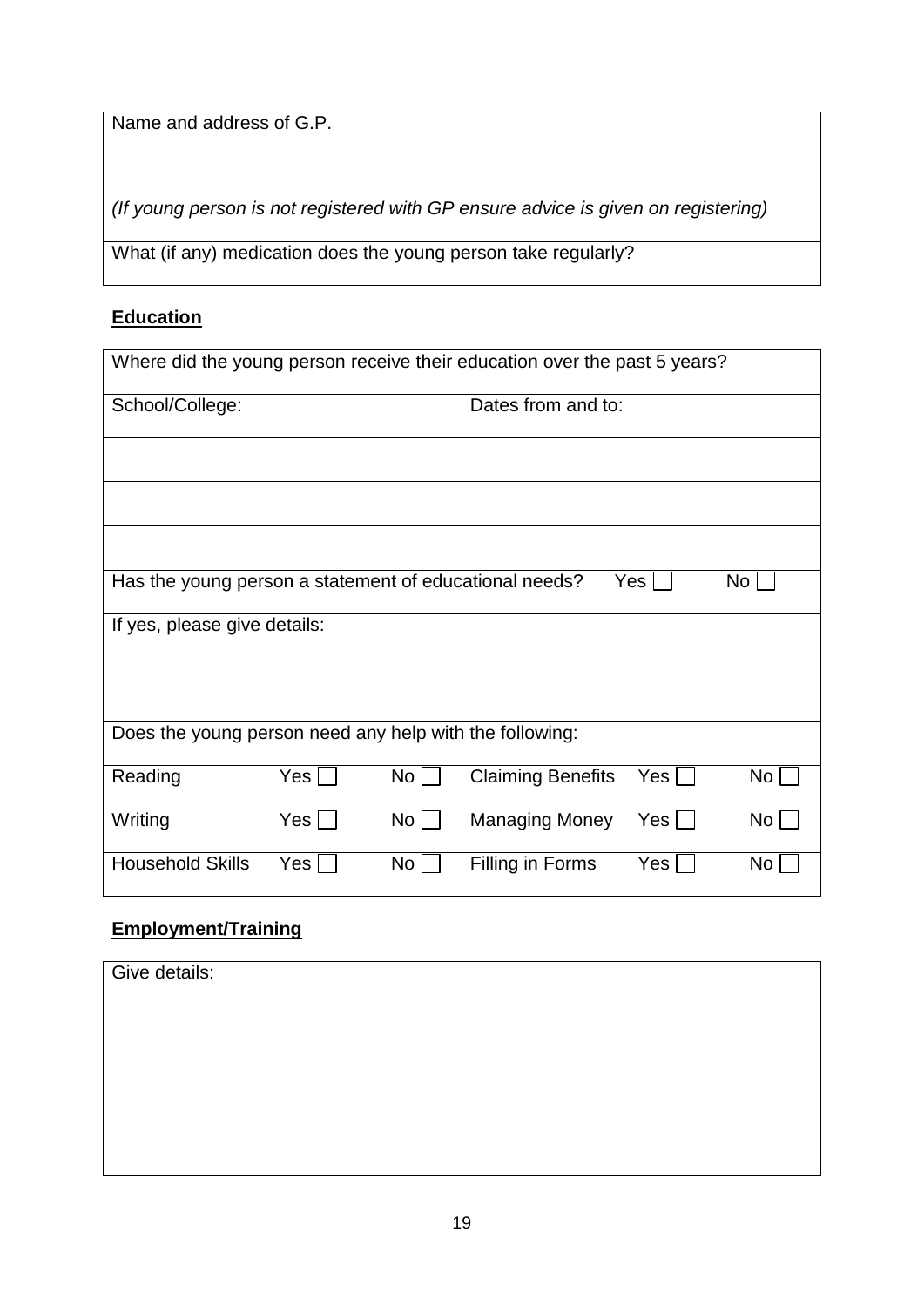What is the young person's financial situation?

*(Does the young person need welfare benefits advice?)*

#### **Dependency Problems and Misuse**

| Does the young person have a drug/alcohol dependency? | Yes | No |
|-------------------------------------------------------|-----|----|
| If yes, give details:                                 |     |    |
|                                                       |     |    |
| (Has the young person got specialist support?)        |     |    |

## **Physical or Emotional Abuse**

|                       | Are there any other concerns impacting on the young person's physical emotional or |      |  |
|-----------------------|------------------------------------------------------------------------------------|------|--|
| mental development?   | $Yes$                                                                              | $No$ |  |
| If yes, give details: |                                                                                    |      |  |

## **Accommodation**

What type of accommodation does the young person require?

What are the young person's skills and abilities for independent living?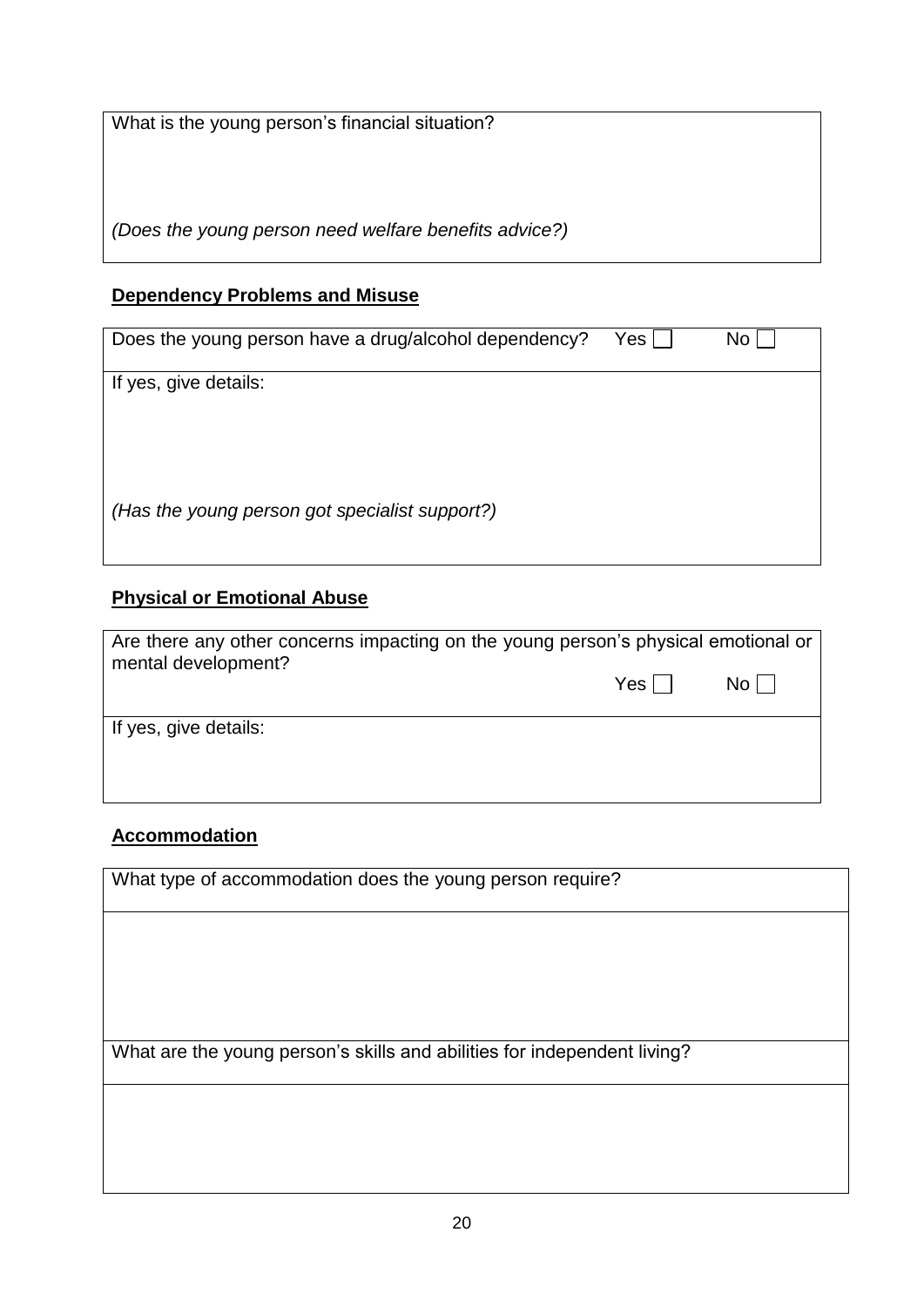| Does the young person have all the basic items needed to move into independent<br>accommodation? (i.e. pots, pans and bedding) |       |      |
|--------------------------------------------------------------------------------------------------------------------------------|-------|------|
| List the items needed:                                                                                                         |       |      |
| Is the young person a risk to themselves?                                                                                      | Yes l | No l |
| If the young person is to be placed in interim accommodation,<br>is there a risk to others?                                    | Yes.  | No.  |

## **Outcome of Assessment**

|    | 1. Young person no longer homeless or at risk of homelessness and not<br>needing support (please provide details below)                  |  |
|----|------------------------------------------------------------------------------------------------------------------------------------------|--|
|    | 2. Young person and family offered support under section 17 to maintain the<br>family unit (please provide details below)                |  |
| 3. | Young person assessed as homeless and needing Care section 20, agreed<br>by young person (please provide details below)                  |  |
|    | 4. Young person assessed as homeless and needing Care section 20, not<br>agreed by young person, offered accommodation through section 7 |  |